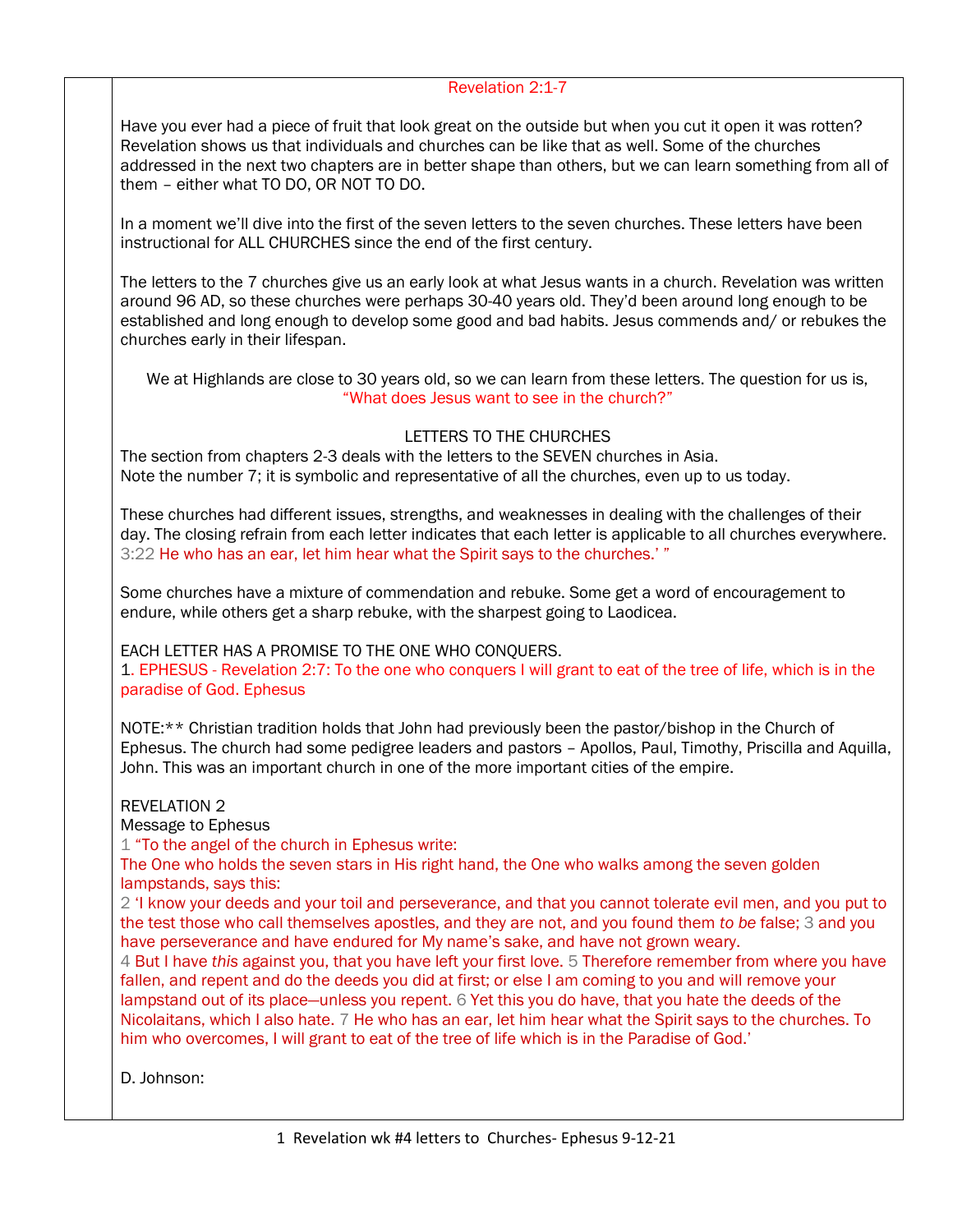Jesus commends the Ephesian church for its arduous toil, patient endurance (in persecution), and especially its intolerance of false teachers. This doctrinally astute congregation has tested and exposed false prophets. They share Jesus' revulsion over the heretical movement called "the Nicolaitans" (who have deceived the Christians of Pergamum). Its elders have heeded Paul's directive to be vigilant shepherds, protecting God's flock from deceptive, abusive leaders (Acts 20:28–31). Paul's farewell address to the leaders of the church of Ephesus… Acts 20:28 Be on guard for yourselves and for all the flock, among which the Holy Spirit has made you overseers, to shepherd the church of God which He purchased with His own blood. 29 I know that after my departure savage wolves will come in among you, not sparing the flock; 30 and from among your own selves men will arise, speaking perverse things, to draw away the disciples after them. Paul was aware of the spiritual warfare described in Revelation. He knew that the church would constantly face attack from without and from within (sadly that church collapsed by 200AD, likely because of apostasy) Read in today's context, the commendation that Jesus gives this church in Revelation 2 would be seen as a negative because Jesus commends them for being 'intolerant'. They do not tolerate evil men who are false 'apostles'. Today's culture would say, "they were just speaking their truth; who are you to criticize them?" Jesus knows that false teaching will destroy a church from within. It is all too easy to pick on the "doctrine guard dogs" and cast them in a bad light, but Jesus commends those who are diligent to hold fast to the truth. I'm glad that our denomination has guardrails for holding to biblical truth. As Paul wrote in his letter to the Ephesians, "speak the truth in love." Truth and love GO TOGETHER.

To paraphrase former presidential candidate Barry Goldwater… Extremism in the defense of Gospel truth is no vice. And moderation in the pursuit of tolerance is no virtue.

V. 6 "DEEDS OF THE NICOLAITANS"

Beale/Campbell—participation in the idolatrous cult of the goddess Artemis, goddess of fertility (Acts 19:23- 41) "great is Artemis of the Ephesians. This cult worship was an essential part of the city life.

We don't have the same kinds of idolatrous cult gods and goddesses, but false teaching abounds in the culture.

 Consider this EXAMPLE of Modern day false teaching to be aware of REVISIONIST HISTORY "Little Mermaid" pt.3

Ariel arrives at the wedding of Eric and Ursula and actually embraces Ursula. The force of Ariel's kindness gains the power of magic and the shell that contains Ariels' voice glows and moves from Ursula to Ariel;. By the heat of Ariel's love, Ursula transforms back to her original form – the octopus body. The crowd is repulsed but Ariel continues to hug this being that repulses the others.

The force of Ariel's feeling forces the voice out of the shell and back to Ariel. Then she sings in a voice as warm as the sun. She rescues Eric and Ursula.

Turning to Ursula she says, "You hurt me, but I understand why.(13:21) and I don't hate you Ursula. You've taught me the power of my voice. I could even thank you for that." Ursula weeps and repents…16) King Trident arrives and threatens Ursula with a bolt from his trident, but Ariel throws herself in front of her, willing take the blow. . Ariel confronts her father and affirms that she too has magic and begins to sing. All the merpeople are enthralled and begin to sing with her. The song goes far and wide and people on land begin to sing… Ariel and Ursula jump back into the sea. (20:00) In the end Ursula marries Triton and Eric becomes a gay vegetarian.

Malcolm and his guest were reflecting on the revised Little Mermaid story with these words…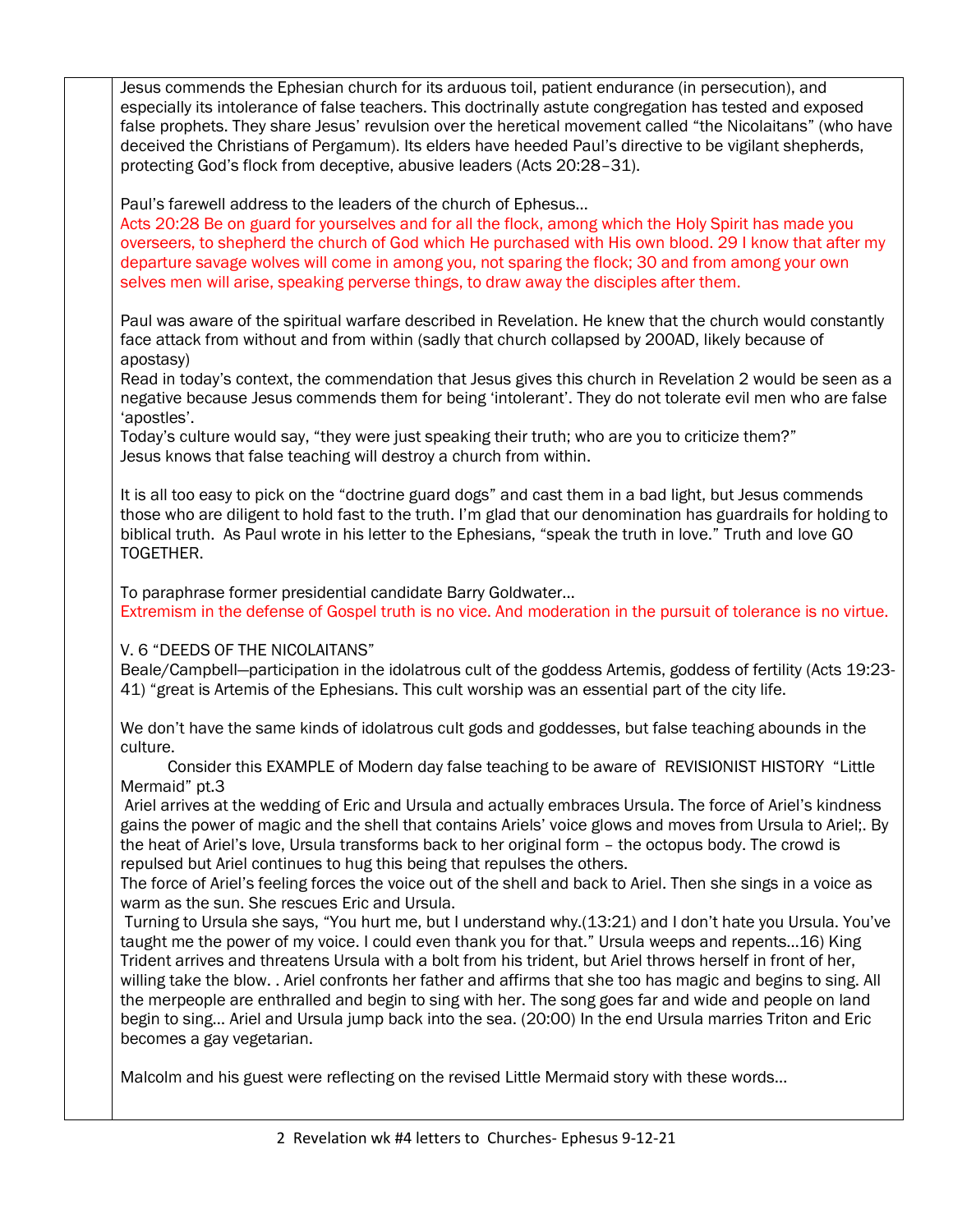"The most beautiful moment is when Ariel throws her body in the line of her father's trident to save Ursula. She will sacrifice herself to save someone, who up until now is seen as evil. Someone in good standing sacrifices themselves for someone who is considered irredeemable. DOES THAT REMIND YOU OF ANYTHING???? While listening I thought, "They probably don't know it, but they tapped into the gospel, and they don't seem to be aware of it. They talk as if this is some sort of new story line that they have come up with." There is no greater story than that of Christ, and to rewrite the Little Mermaid, the author borrows from THE GREAT STORY of sacrifice. 1:5 To Him who loves us and released us from our sins by His blood WHEN THE WORLD borrows the gospel narrative, we need to stand for the TRUE story and witness to it. Jesus knows that you can be diligent for the truth, endure, and not grow weary while ALSO doing something that merits a rebuke from the Lord. Jesus sees a major flaw in the stalwart church at Ephesus: "You have left your first love." THIS IS A VERY SERIOUS CHARGE with dire consequences if there is no repentance… 5 Therefore remember from where you have fallen, and repent and do the deeds you did at first; or else I am coming to you and will remove your lampstand out of its place—unless you repent. The call is to the Christian life of ongoing repentant faith. There is grace to believe in the first place and grace to keep repenting when we get off track. This issue is more serious than we might think. Leaving your first love is an accountable offense. If it happens, we will be held to account. Whether it happens intentionally or unintentionally, Jesus calls us to repent. What does one do then to regain the first love? You remember from where you have fallen, repent, and do the deed you did it first. You don't sit and bemoan where you are but actively pursue Christ. \*\* There is wisdom here for a marriage relationship in that if one's love has grown cold, you don't just sit and bemoan that. You must act to regain that first love. You remember what it was that sparked that love in the first place, and then you begin to do the deeds and behaviors that you did when you were in that loving relationship. \*\*\* Do you REMEMBER the times when your love for Christ was the most fervent? Fan that first love into flame. The consequences to the church at Ephesus are life and death. The same warning goes for US TODAY. WHAT DOES LOSS OF FIRST LOVE MEAN?? There are varying views on this: Loss of love for Christ Loss of love for each other Loss of love for the lost The text isn't specific, nor does it exclude any of those three options. To the original hearer how might this sound? How does it sound to you? When I hear it, my first thought is that it relates to Christ. The first love of the heart of a Christian is love for God in Christ. The first and great commandment is to love God above all else. One way we know that we've lost our first love, and thus have lost touch with the heart of Jesus is that the news of Him walking among the churches is scary, not comforting. Yes, He knows our hearts and what the inside of the fruit looks like. BUT REMEMBER that HE DIED FOR US ANYWAY. Ortlund – Gentle and Lowly - The gospel offers us not only legal exoneration—a precious truth!—

it also sweeps us into Christ's very heart. You might know that Christ died and rose again on your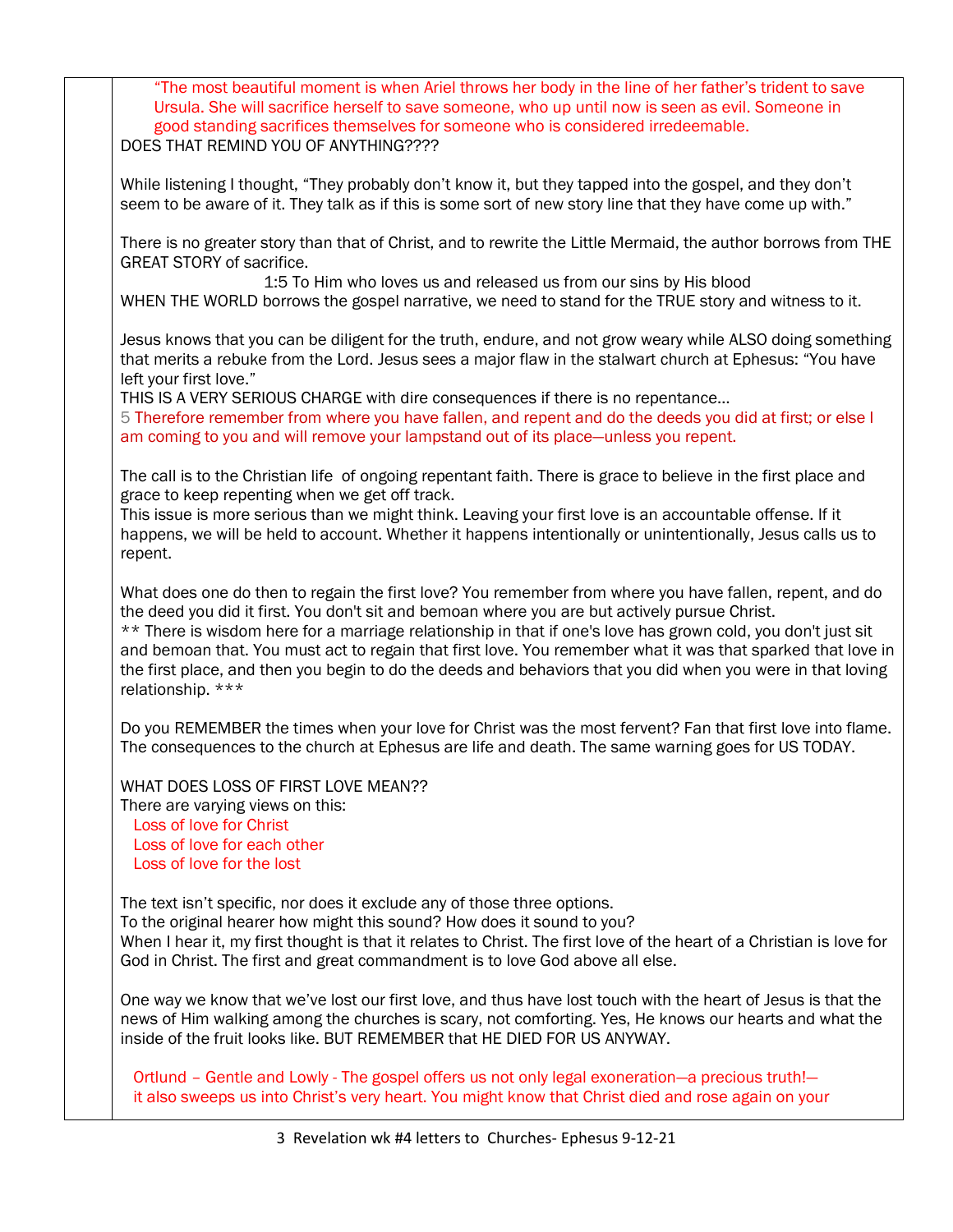behalf to rinse you clean of all your sin; but do you know his deepest heart for you? Do you live with an awareness not only of his atoning work for your sinfulness but also of his longing heart amid your sinfulness?

Those would be questions that are addressed to the church at Ephesus and TO US.

Jesus says, "if you love me, keep my commandments", so (obedience) deeds are in view. What would this obedience look like?

Jesus says, (Jn 13:34,35) "This is the new commandment I give you, love one another just as I have loved you. By this will all men know that you are my disciples, that you love one another."

Love for Christ and love for one another is to have an outward impact – the world will know that you are my disciples. Jesus walks among the lampstands and lampstands are the churches so that they would give light to the world.

When we lose our love for Christ and for each other, our light grows dim.

The church at Ephesus is stalwart for truth and for protecting the inner purity of the church, but they've lost their first love and they risk losing their lampstand.

Remember the key verse I mentioned a few weeks ago ch 12… after the dragon is thrown down… 11 And they overcame him because of the blood of the Lamb and because of the word of their testimony, and they did not love their life even when faced with death.

Matt 24 Jesus speaking about the 'end of the age'…11 Many false prophets will arise and will mislead many. 12 Because lawlessness is increased, most people's love will grow cold. 13 But the one who endures to the end, he will be saved. 14 This gospel of the kingdom shall be preached in the whole world as a testimony to all the nations, and then the end will come.

Standing firm for truth AND proclaiming the gospel GO TOGETHER. Repentance unto salvation doesn't happen where there is no proclamation of the GOOD NEWS. No one figures out the gospel because we are "nice, moral, upstanding" people. Walking the walk without talking the talk simply leaves people clueless as to how to be saved.

v. 5 "do the deeds you did at first"… Acts 19 Paul at Ephesus…

8 And he entered the synagogue and continued speaking out boldly for three months, reasoning and persuading them about the kingdom of God. 9 But when some were becoming hardened and disobedient, speaking evil of the Way before the people, he withdrew from them and took away the disciples, reasoning daily in the school of Tyrannus. 10 This took place for two years, so that all who lived in Asia heard the word of the Lord, both Jews and Greeks.

It is a privilege to be a lampstand for Christ in a community, but those who leave their first love risk having their lampstand removed. The Ephesians were not facing hardship from the outside, but rather lost love from the inside. In losing their love for Christ, they sin by failing to witness for Christ to the lost world around them.

The temptation is to maintain a form of goodness without it being rooted in love for Christ. That is what we see as a spiritual trend today. The spirit of the age is to say, "let's have good without God." You can only run on the fumes of biblical goodness for so long. Once God and Christ are removed then there is no ultimate reference point for good. We are left to navel gaze for answers. Even worse, we may be left to gaze at the navel of our neighbor…

One current example of the navel gazing is in what has happened at Harvard. An article by Hannah Frishberg in the New York Post cites the new chaplain head as saying, quote, "We don't look to God for answers, we are each other's answers,"

A world in which 'we are each other's answers' is not set up for human flourishing.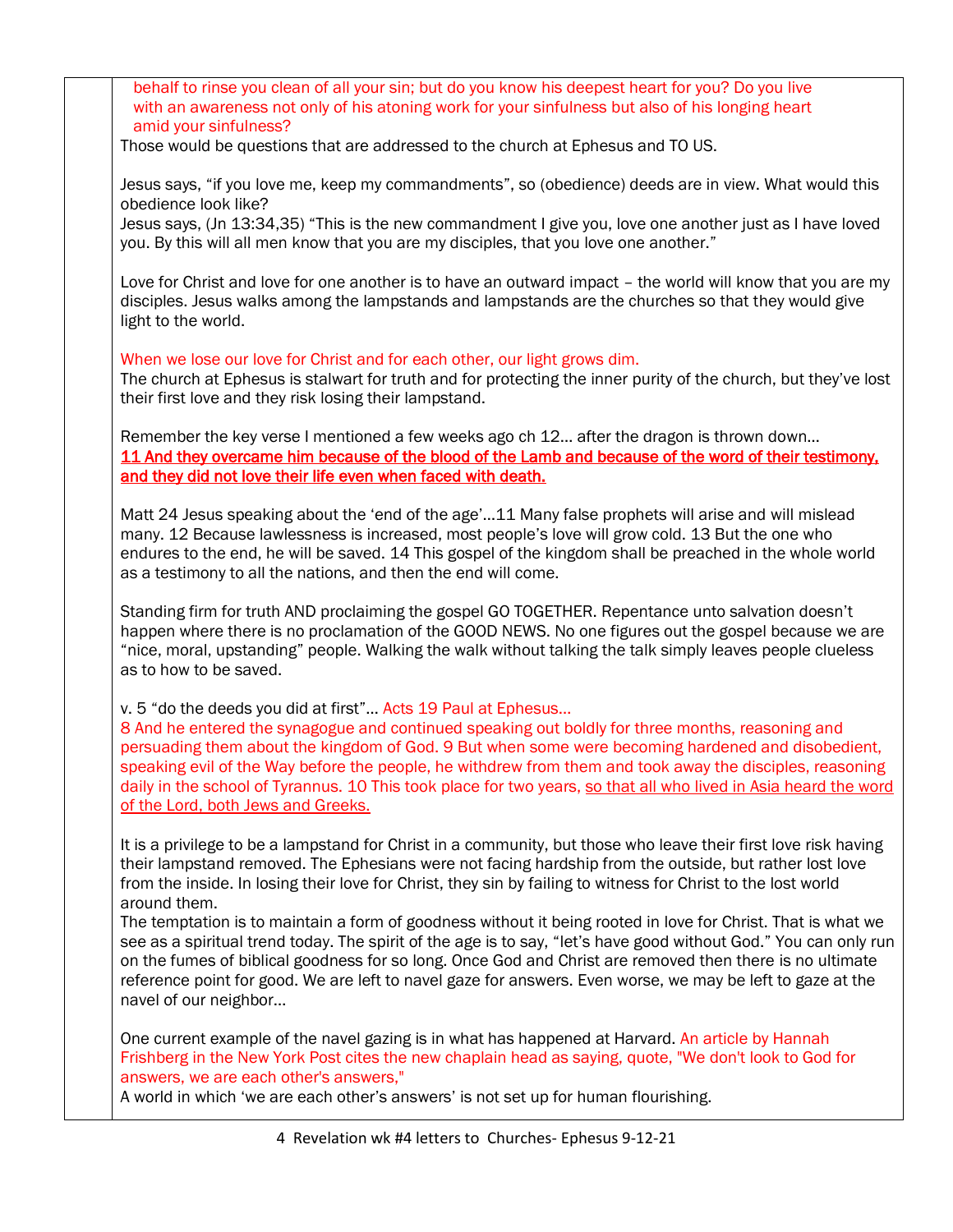If that's the case, then we've got TROUBLE MY FRIENDS.

Fortunately, the Bible does not leave us clueless in our lost condition. There is one who loves us and releases us from our sins by His blood, Jesus the righteous. Jesus, the Alpha and Omega. Jesus, the faithful witness. Jesus, the firstborn from the dead. Jesus, the ruler of the kings of the earth. Jesus, the friend of sinners and the lover of our souls.

COME TO THE TABLE – that's what the TABLE IS ALL ABOUT

This table represents the breadth and length and height, and depth of God's love for us. Jesus comes to live the life we should have lived and die the death we should have died to save us from the death that we deserve.

Our first love for Christ is rekindled as we consider HIS GREAT LOVE FOR US – His deeds of sacrifice.

If your love has grown cold, then let it be warmed in the fiery glow of the cross. The Cross is the blazing fire at which the flame of our love is kindled, but we have to get near enough for its sparks to fall on us." – John Stott <https://quotefancy.com/john-r-w-stott-quotes>

The TABLE is one way to draw near to the cross so that its sparks my fall on us.